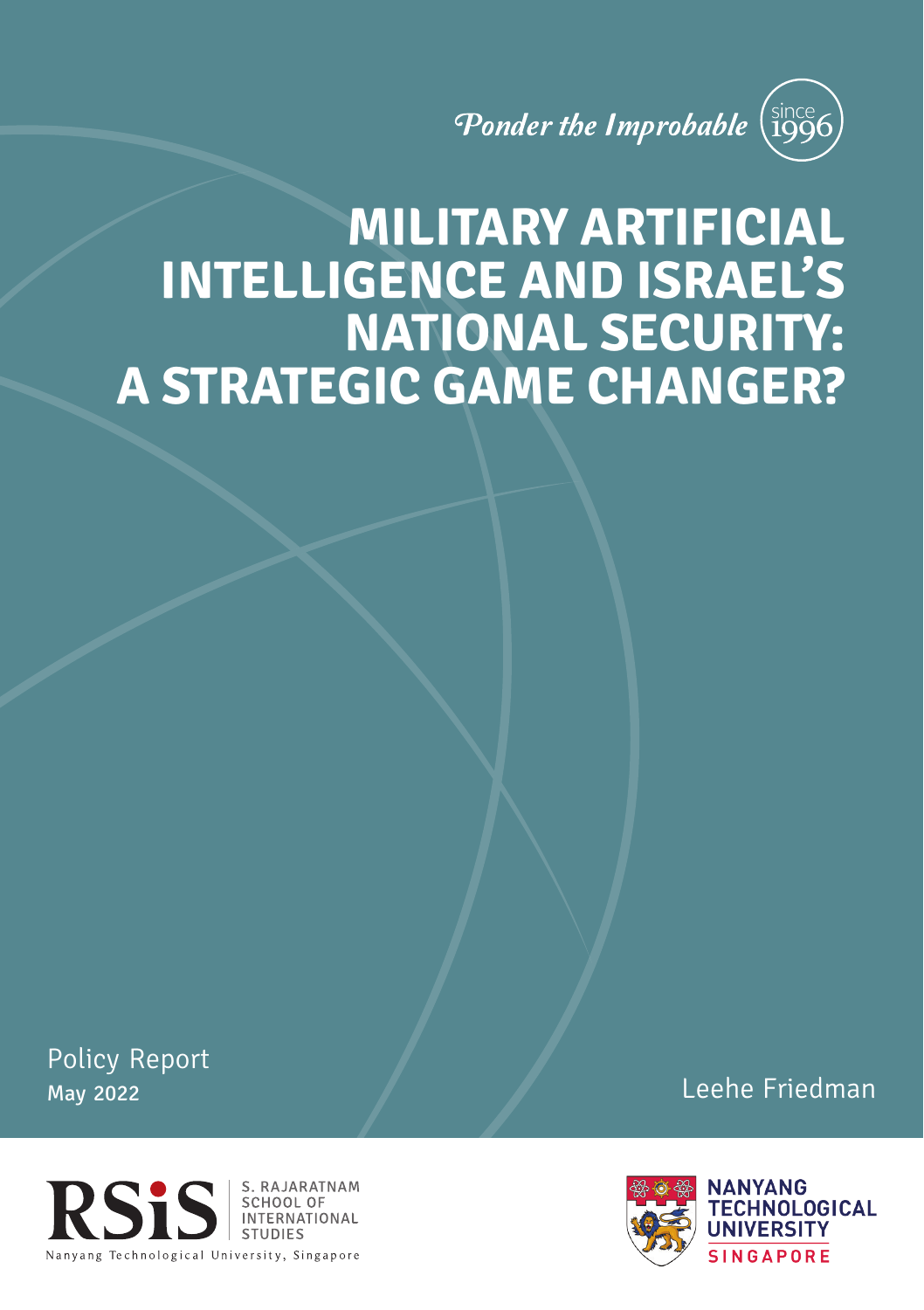# **MILITARY ARTIFICIAL INTELLIGENCE AND ISRAEL'S NATIONAL SECURITY: A STRATEGIC GAME CHANGER?**

**Leehe Friedman**

**May 2022**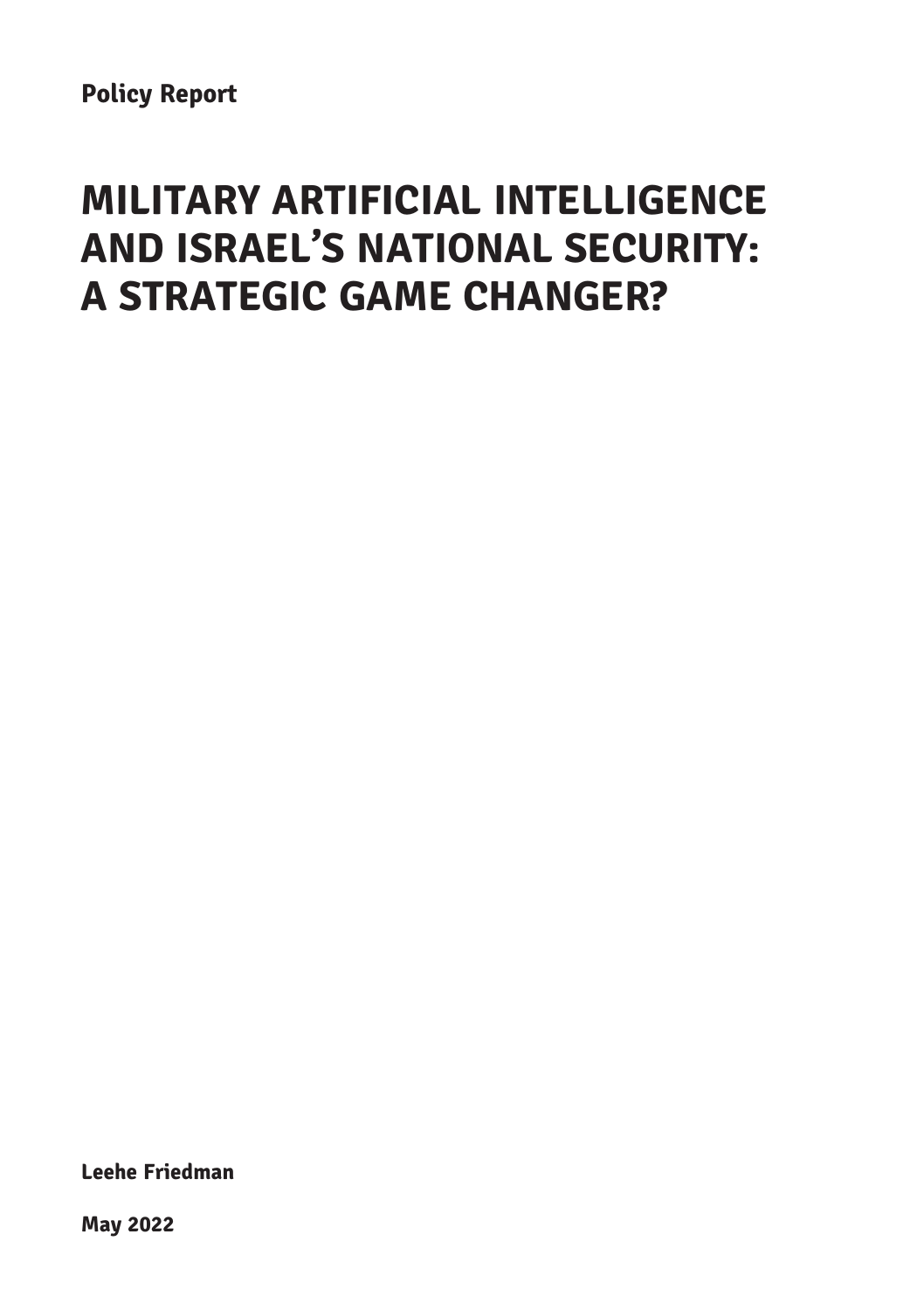# **TABLE OF CONTENTS**

| <b>Executive Summary</b>                                       | 1              |
|----------------------------------------------------------------|----------------|
| Introduction                                                   | $\overline{2}$ |
| Israel's Perceptions of AI and the Role of the Security Sector | 4              |
| AI and the Future Battlefield                                  | 5              |
| Conclusions                                                    | 8              |
| About the Author                                               | 9              |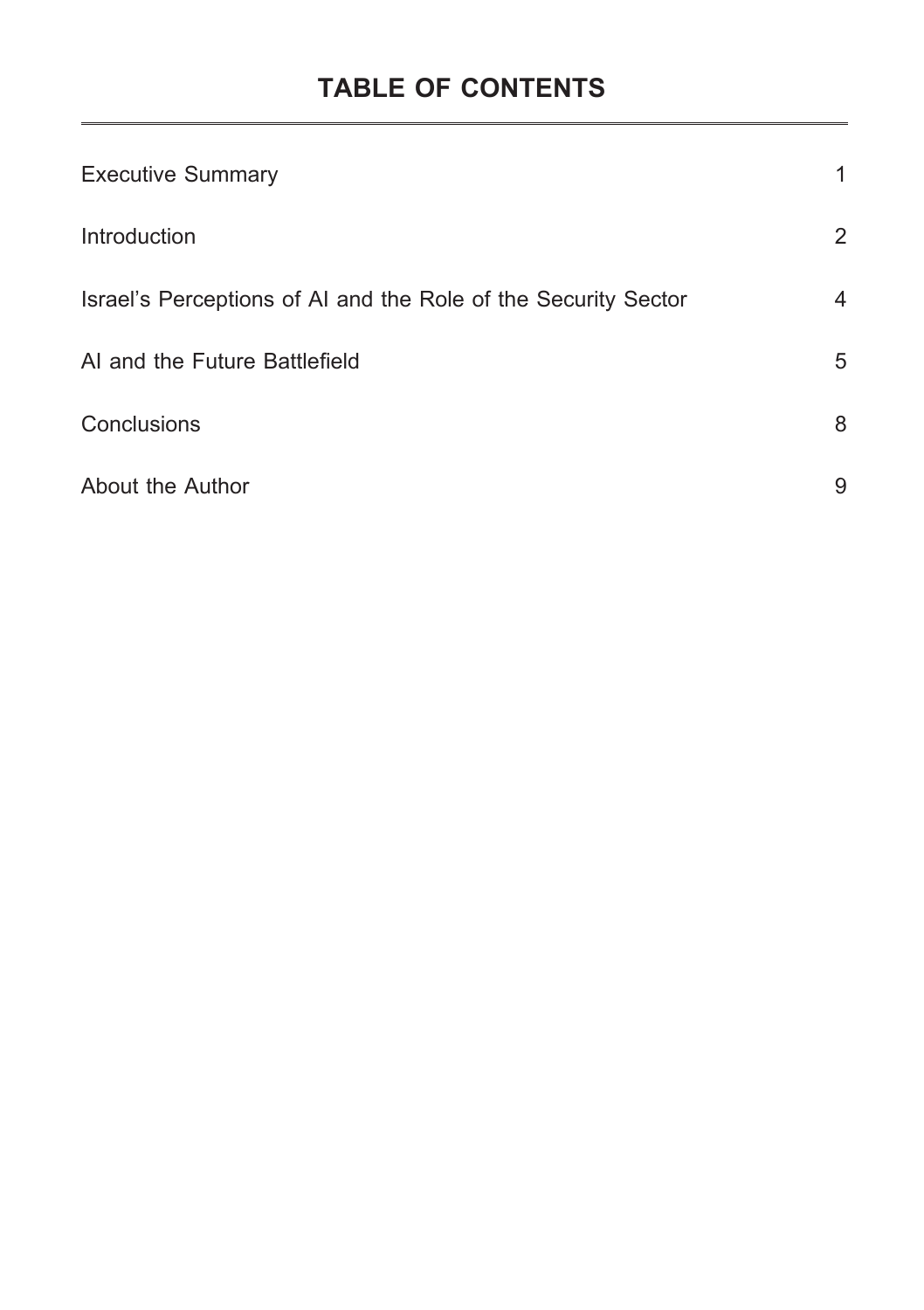#### **Executive Summary**

In Israel, where techno-scientific leadership is a key pillar of national security, Artificial Intelligence (AI) is acknowledged as a strategic technology – "an infrastructure of infrastructures" – with the potential to reshape military affairs, the global economy, and the distribution of power within the international system. To guarantee its national security, operational autonomy, economic growth, and the well-being of its citizens, Israel strives to establish itself as one of the top five countries in the world in the field and in related technological areas of the fourth industrial revolution (4IR). The Israeli security sector plays a central role in this endeavour and in the national AI-ecosystem. Though AI and the 4IR are globally acknowledged as major military innovations of our era, and possibly even the precursors of a new revolution in military affairs (RMA), how they are about to shape future warfare and battlefields is perceived differently by different players. Israel's interpretation of the technology's transformative potential is reflected in the Israel Defense Forces' (IDF) New Operational Concept for Victory, the Momentum Multiyear Plan, and the newly announced Data and AI strategy. Given the IDF's advanced operational experience in the field, the Israeli approach makes an interesting case study for the ongoing strategic learning competition.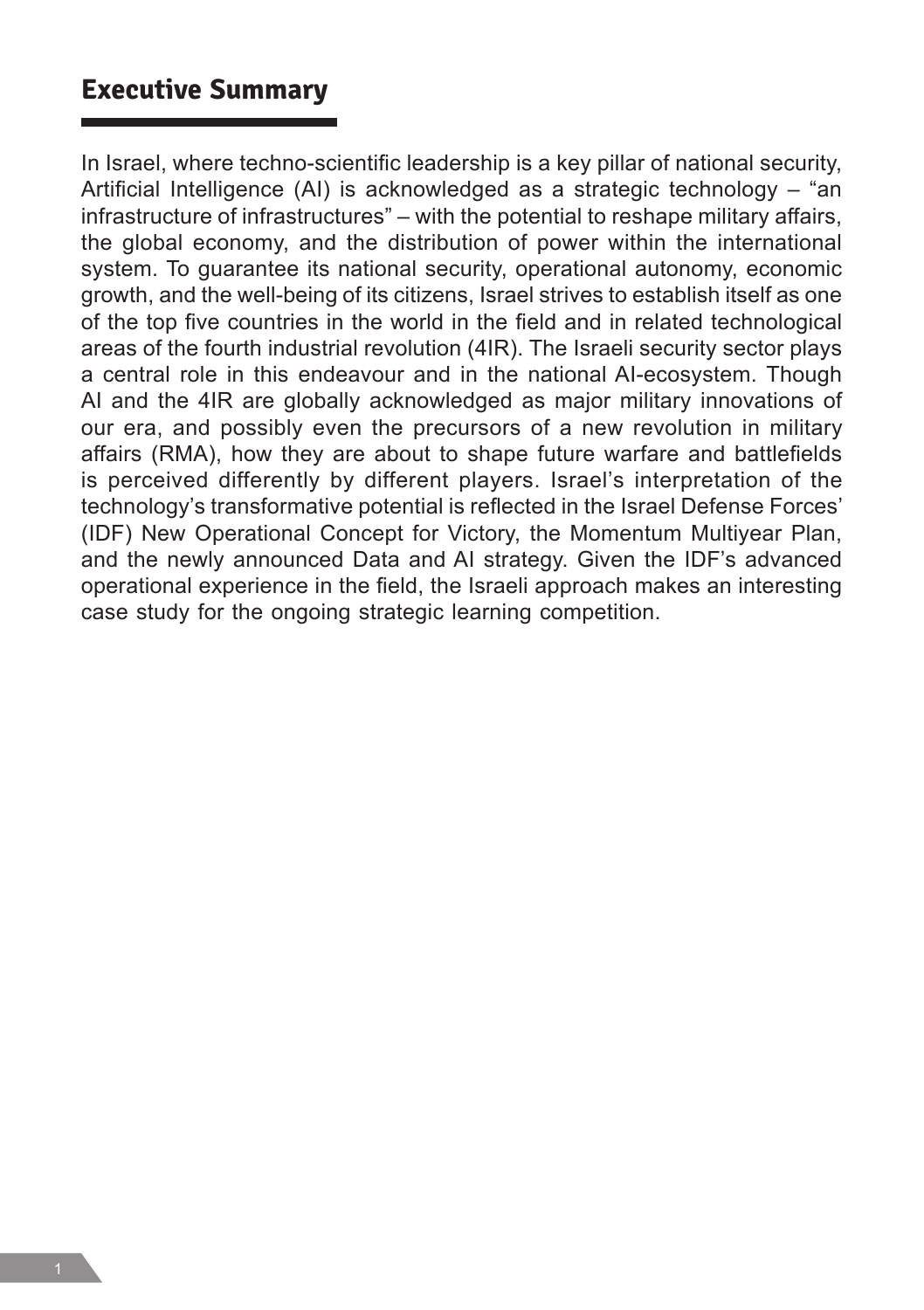#### **Introduction**

Artificial intelligence (AI) is recognised worldwide as a general-purpose technology that is expected to affect every field of human activity, incite further innovation, and thus shape the rules of the game in economics and security for years to come. The global acknowledgement of AI as a strategic technology, and a means of exerting power and influence at the international level, has ignited a global race for supremacy - both economically and militarily. In the military context, the concept of a revolution in military affairs (RMA) as a disruptive form of military innovation provides a theoretical framework for the exploration of how AI and related technologies can affect future warfare and to what extent they might revolutionise it.<sup>1</sup>

RMA is a radical military innovation that transforms the way wars are conducted by triggering radical change(s) in the capabilities, organisational structures, and operational conduct of military forces. Since RMA indicates a turning point in the continuum of the character of warfare, strategic and military institutions must identify it in time to adjust themselves accordingly. Those who are slower or less accurate in this process may risk a significant decrease in military effectiveness, which can have weighty operational consequences and even lead to strategic disasters with overwhelming implications for national security.2

Nevertheless, history shows that upon the emergence of new military technologies, different players have developed varying operational concepts and strategic perceptions regarding the integration of the technology into the development, organisation, and operational conduct of their military forces. This divergence stems from various factors such as differences in the militaries' available resources, technological capabilities, and strategic cultures. Therefore, to understand the current state of play in the global AI race, conceptual and perceptual clarifications are in order with regard to the national approaches that the participating states develop towards the technology and its applications.

<sup>1</sup> See Raska, M. (2021). *The sixth RMA wave: Disruption in military affairs?. Journal of strategic studies,* 44(4), 456-479.

<sup>2</sup> Adamsky, D. (2010). *The Culture of Military Innovation: The Impact of Cultural Factors on the Revolution in Military Affairs in Russia, the US, and Israel.* Redwood City: Stanford University Press. pp.1-2.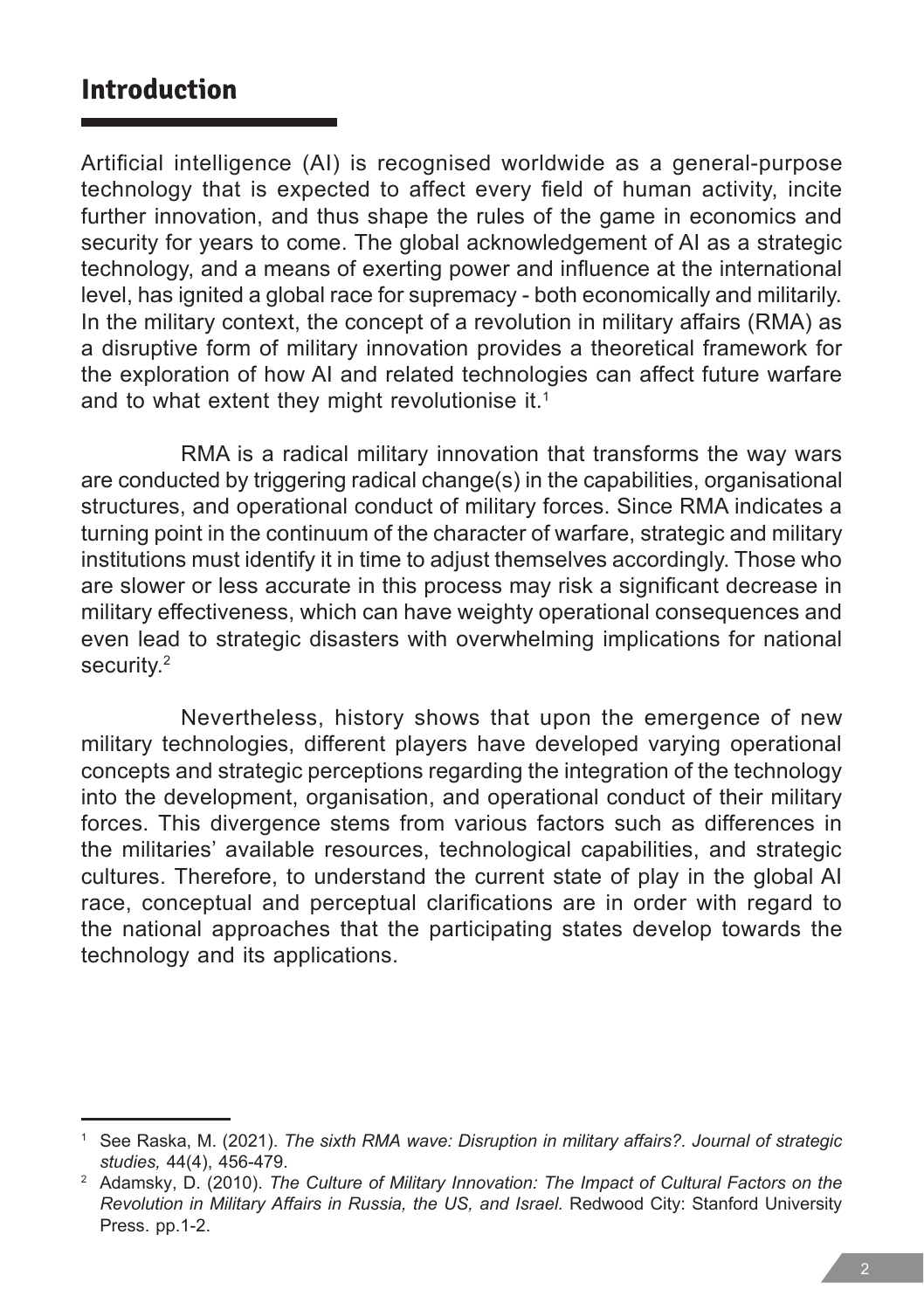Against this background, Israel's evolving strategic approach to AI capabilities and applications in the security context makes an interesting case study for several reasons. First, Israel presents an ambitious goal to establish itself as one of the top five countries in the field within five years.<sup>3</sup> Second, the Israeli security sector is renowned for its advanced technological capabilities, qualified human capital, and for its effective collaborations with industry and academia, which has established a leading defence-tech ecosystem.4 Third, facing various security threats at the country's borders and in more distant circles, Israel is in a constant state of operational friction with its adversaries. This friction creates demand for advanced technological solutions (bottomup), and enables fast and concrete feedback from the field regarding the applications that are being developed and their integration into operational activities. Such operational experiences provide Israel with a substantial advantage in the global learning competition regarding the development and integration of military AI. Thus, Israel can serve as a case study for military technological capacity building in the age of AI, allowing the revisitation of issues in the theory of military innovation, the art of operations, and even ethics and regulation of the future battlefield. Additionally, it enables exploration from the perspective of Western democracy.

<sup>3</sup> Ben-Israel, I., Matania, E. & Friedman, L. (Eds.). (Sep. 2020). *The National Initiative for Secured Intelligent Systems to Empower the National Security and Techno-Scientific Resilience: A National Strategy for Israel. Special Report to the Prime Minister.* p.11.

<sup>4</sup> Dougherty, G. M. (2020). Accelerating Military Innovation: Lessons from China and Israel. *Joint Force Quarterly,* 98. Retrieved from https://www.dasadec.army.mil/News/Article-Display/ Article/2342531/accelerating-military-innovation-lessons-from-china-and-israel/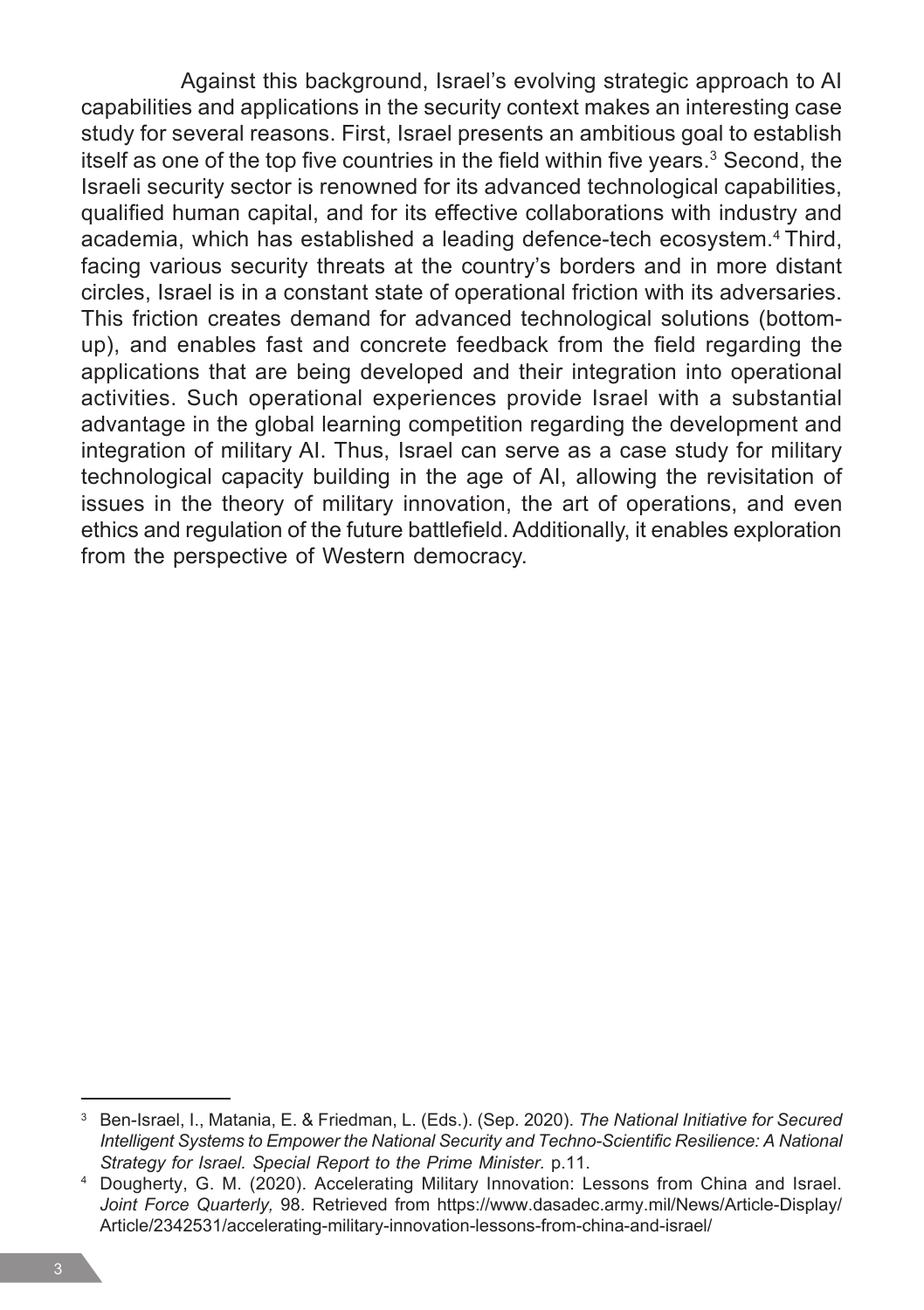## **Israel's Perceptions of AI and the Role of the Security Sector**

There is no one formal definition for AI in Israel. Yet, most operational definitions refer to AI as the technology which grants computers the ability to perform tasks that would have required thinking capability or skills generally attributed to humans. At the same time, it is worth noting that the term AI is also widely used in Israel as a synonym for the "fourth industrial revolution" (4IR) and entails ancillary technological areas such as big data, IoT, automation, robotics, swarms, and more. As such, AI is acknowledged in Israel as a strategic technology – "an infrastructure of infrastructures" – with the potential to reshape military affairs, the global economy, and the distribution of power within the international system.

This perception, the derived national goals in the field, and Israel's approach for achieving them are shaped mainly by three factors. First, technoscientific leadership is a central pillar of Israel's national security concept. Thus, identifying in time and preparing at a national level for the emergence of new strategic core technological areas is a top priority in Israel, especially given its restrictions as a small country with limited resources.<sup>5</sup> Second, the race for AI supremacy is at the techno-scientific forefront of the great power competition. It is crucial for Israel to establish itself as a leading player with independent capabilities to guarantee its national security, strategic autonomy of operation, economic growth, and the well-being of its citizens. This rationale led former Prime Minister Benjamin Netanyahu to launch in 2018 the "National Initiative for Secured Intelligent Systems" with the mandate to generate a national strategic plan that will place Israel front and centre in the field.<sup>6</sup> Third, it is believed that Israel has the potential to become a leading player in the field. This notion is derived from some base strengths of the 'startup nation', such as its culture of innovation; leading high-tech ecosystem; qualified human capital; relevant areas of academic excellence; the volume of AI companies; and the large-scale investments they attract.<sup>7</sup>

The Israeli security sector plays a central role in the Israeli AI landscape. It is developing AI capabilities through the Directorate of Defense Research & Development (MAFAT) in the Ministry of Defense and its counterparts within the (Israel Defense Forces) IDF and other security agencies. However, it is also employing technologies from the private sector, where most

<sup>5</sup> Adamsky. *The Culture of Military Innovation*. p.113-115. | Ben-Israel et al. *The National Initiative.*  p.8.

<sup>6</sup> Ibid. pp.11-12.

 $7$  Ibid. p.17.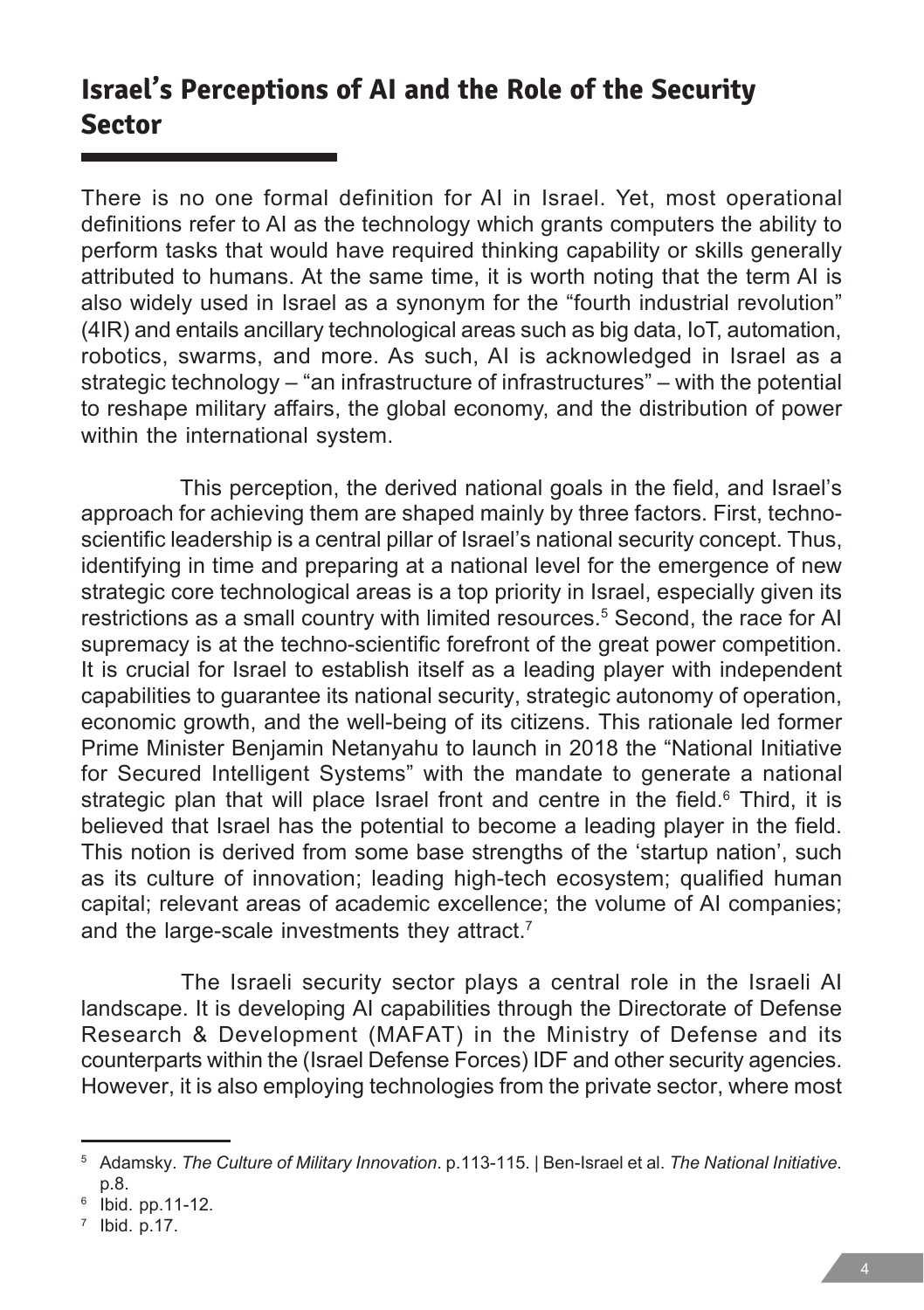scientists, engineers, and executives are veterans of the IDF, and many are familiar with the military's needs. Furthermore, one of the core strengths of the Israeli high-tech sector is its ability to translate military advances to civilian commercial uses. Thus, the security sector has a triple role within the Israeli innovation ecosystem: it increases the demand for technological solutions, contributes to the development of new technologies, and trains highly qualified human capital to be integrated into the tech ecosystem.

### **AI and the Future Battlefield**

Like its counterparts around the globe, the strategic community in Israel is occupied with how AI and related technologies of the 4IR can transform the character of warfare, and whether they should be viewed as an AI-driven RMA. Some see AI as an evolutionary phase in which the new technologies will complement and contribute to the fulfilment of the IT-RMA's full revolutionary potential, which was not technically achievable until recently. On the other hand, a more "revolutionary" school argues that AI is about to revolutionise human activity in all fields of life, including security and the way we conduct wars, and hence should be classified as a new RMA. Currently, the revolutionary approach is more vocal within the Israeli strategic echelon. It is echoed in the newly developed IDF's 'Operational Concept for Victory' (*Tfisat HaHaf'ala*), in the 'Momentum (*Tnufa*) Multiyear Plan', which was released in February 2020 and meant to direct force design of the IDF until 2024, and in the IDF's recently approved 'Data and AI Strategy'.<sup>8</sup> These strategic documents are the result of an in-depth critical learning and evaluation process of the IDF's strategy and doctrine, which was initiated and led by Chief of Staff Lt. Gen. Aviv Kochavi in January 2019, and yielded a paradigmatic change in the way the IDF sees itself, its adversaries, and the challenges posed by them.<sup>9</sup>

According to this approach, the current wave of innovation has the potential to solve the most acute challenge facing the IDF (and some other Western militaries): restricted mobility in the face of fire dominance over maneuver. Since the IDF embraced the IT-RMA's reconnaissance-strike complexes several decades ago, its adversaries have gone through a learning process which led them to adopt guided missiles and target intelligence as a means to offset Israel's superiority. This conceptual development is known

<sup>8</sup> Brig. Gen. Dagan. A. (2022, February 8). *"The IDF's New Information and AI Strategy"*  [Conference session]. AI Week 2022 Virtual Conference, Tel-Aviv University. Video available at https://aiweek2022.b2b-wizard.com/expo/vod#webinar-3041021205

<sup>&</sup>lt;sup>9</sup> Ortal. E. (2020). Going on the Attack: The Theoretical Foundation of the IDF Momentum Plan. *The Dado Center Journal.* 28-30: pp.35-49. (Hebrew). p.35.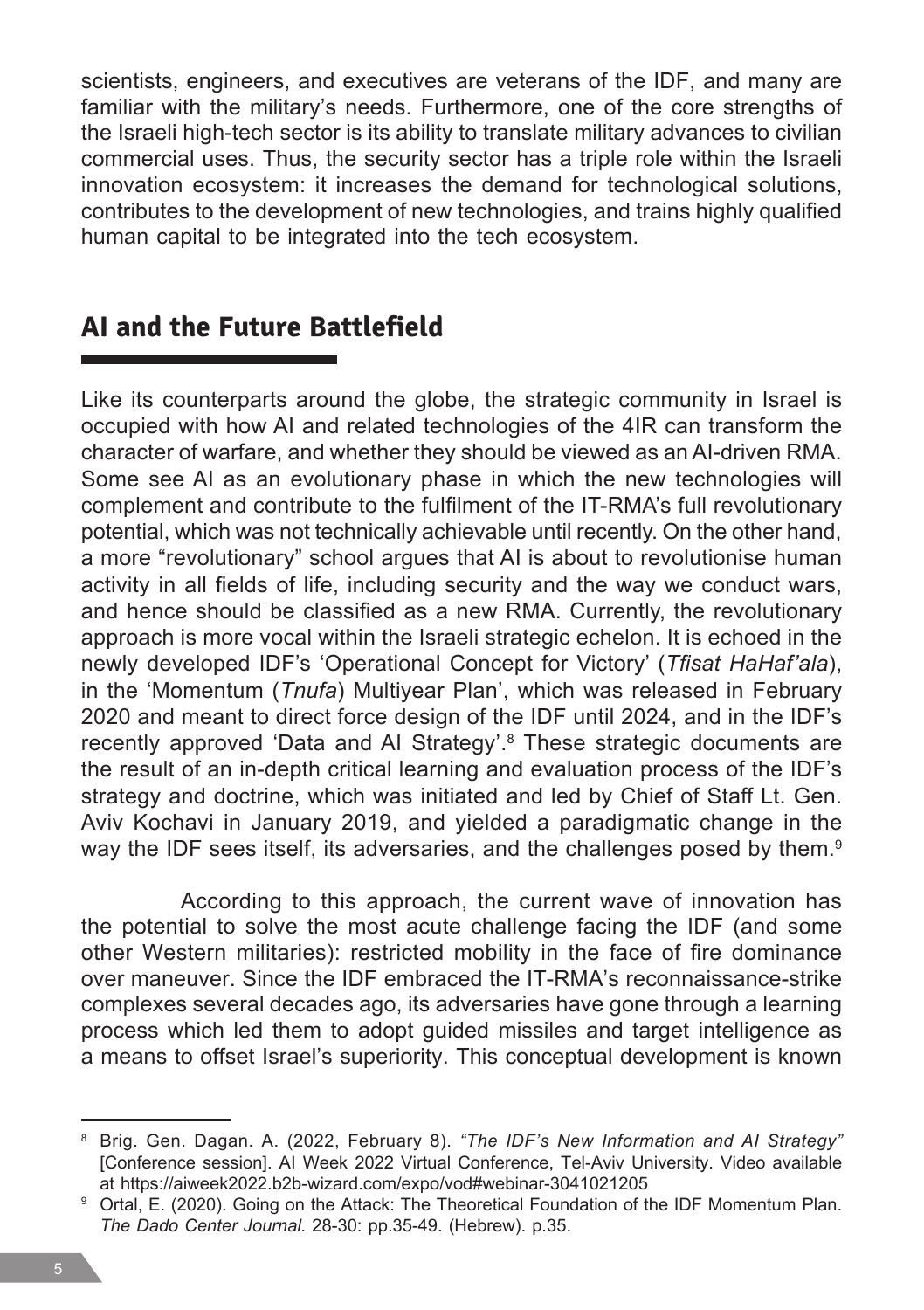as the "Other side's RMA" (O-RMA).10 Today, both sides have precision-fire technology that neutralises the other's tactical mobility. By holding a defensive position against Israel, whose ability to manoeuvre efficiently is limited, Hezbollah and Hamas benefit from many inherent advantages.<sup>11</sup> Brigadier General Eran Ortal, current commander of The Dado Center for Interdisciplinary Military Studies, has mentioned: "Denying the enemy of his fire capabilities will remove the threat he poses on Israel. Negating the threat will give Israel significant strategic freedom of action and thwart enemy rebuilding efforts after the war."12

The autonomous and 'smart' revolutions allow the IDF to reimagine warfare. The new 'Operational Concept of Victory' is inspired by the multidomain principle, which was developed by the US Armed Forces in order to undermine the advantages of the defender and overcome the challenge of anti-access/area-denial (A2/AD). In the Israeli context, this means that the IDF is required to develop a faster and more precise ability to locate the forces of the disappearing enemy, as well as fire-suppression capability that will destroy the enemy's sources of fire upon his detection.13 The multi-domain principle is not new or innovative in itself. The transformative potential lies in the current "age of integration", which enables the aggregation of many independent multi-domain (land, air, sensing, cyber, spectrum, etc.) tactical forces to function simultaneously under one command framework at the brigade level. This revives the IDF's ability to maneuver while confusing the adversaries and denying them the ability to adapt effectively. This is the guiding principle for developing capabilities in the 'Momentum' plan.<sup>14</sup>

The technological basis for the multi-domain tactical forces lies in digital superiority and "data fusion". That is, automation and advanced information processing capabilities enable the creation of battlefield sensing, processing, and rapid strikes complexes as part of the manoeuvring force. Equipping the attacking forces with data systems capable of processing and reducing the overwhelming abundance of data received in real-time from Internet of Battlefield Things (IoBT) sensors to a manageable level improves their ability to distinguish useful information from "noise" and expose the enemy's location. In certain situations, commanders might even

<sup>10</sup> Brun, I., & Valensi, C. (2012). The revolution in military affairs of the 'other side'. In Adamsky, D., & Bjerga, K.I. (Eds.). Contemporary Military Innovation: Between Anticipation and Adaption. Routledge. pp. 119-141.

<sup>11</sup> Ortal, E. (2019). We're Confused Too: A Historical Perspective for Discussion of 'Land Ahead. *Military Review* 99(2):82-98. p.84.

<sup>12</sup> Ortal. *Going on the Attack.* p.48. 13 Ibid. pp.42-43.

<sup>14</sup> Ibid. p.45.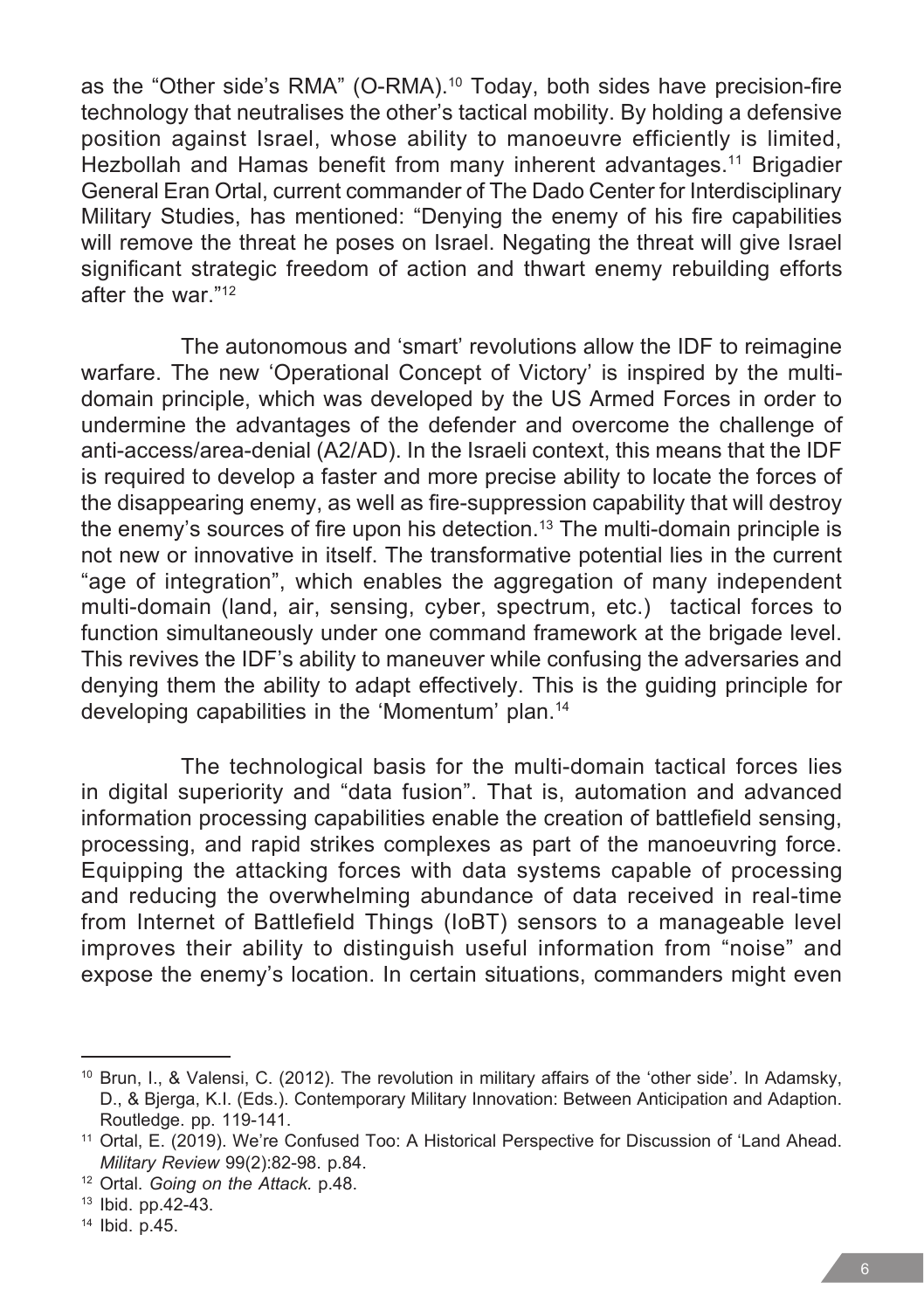consider allowing these AI-based systems to make decisions.15 This way, the manoeuvring forces can overcome key challenges due to the fact that the main intelligence gathering and production efforts are detached from them. The vision of the new 'Operational Concept for Victory' is "a screen-based reconnaissance on squadrons of UAVs belonging to tactical forces, a synergy of intelligence and sensing means for senior commanders, all of which are connected to joint databases and effective information extraction systems. This will allow us to locate the enemy more precisely and more rapidly, then to destroy him by fire from aircraft and by nearby ground forces."<sup>16</sup>

To complement the new doctrine and the Operational Concept that is based on multi-domain force buildup, as part of the Momentum Plan, the IDF underwent several organisational changes, like the formation of the Digital Transformation Administration that will lead and design the processes for the realisation of digital superiority in the IDF. Another new administration was established within the Intelligence Directorate to streamline and prioritise the target acquisition processes by integrating all the relevant elements in one centre. Additionally, following the splitting of the Planning Directorate into two directorates, the Multi-Branch Force Buildup Directorate was established based on the Planning Division, with the addition of the recently formed Warfare Methods and Innovation Division *"Shiloah"*, which is responsible for modernising combat methods and arms to enable effective multi-domain warfare.<sup>17</sup>

With regard to the combating forces, two new frameworks which stand out are the 99 Division "Bazak", as the first multi-dimensional division, and the multi-dimensional unit 888 "Refaim" which combines troops and capabilities from units in the infantry, combat engineering, reconnaissance battalions, artillery, air force, intelligence and more. Its soldiers will be equipped with unmanned aerial vehicles and classified combat technologies to facilitate their versatile missions, and will test new fighting techniques and tactics developed by the Shiloah unit.18 Finally, to adjust the training environment to the changing battlefield, in recent years, massive multi-arms and multi-dimensional exercises have taken place to practise the new warfare methods and 4IR capabilities according to the new Operational Concept for Victory.19

<sup>15</sup> Ortal. *We're Confused Too.* p.88.

<sup>16</sup> Ortal. *Going on the Attack.* p.46.

<sup>&</sup>lt;sup>17</sup> IDF Portal. (2020, May 11). The new Shiloah Division in the Planning Division was inaugurated. HYPERLINK "https://www.idf.il/םירמאמ/2020/תגצה-תביטח-תוטיש-המיחל-תונשדחו-םורופל-הטמה-י/

<sup>18</sup> Ahronheim, A. (2020, January 1). New year, new multi-dimensional combat unit in the IDF. *The Jerusalem Post.* Retrieved from https://www.jpost.com/israel-news/new-year-new-multidimensional-combat-unit-in-the-idf-612769

<sup>19</sup> For example: IsraelDefense team (2019, June 20). IDF Concludes Massive Multi-Arm Exercise in Northern Israel. *IsraelDefense* Retrieved from https://www.israeldefense.co.il/en/node/39044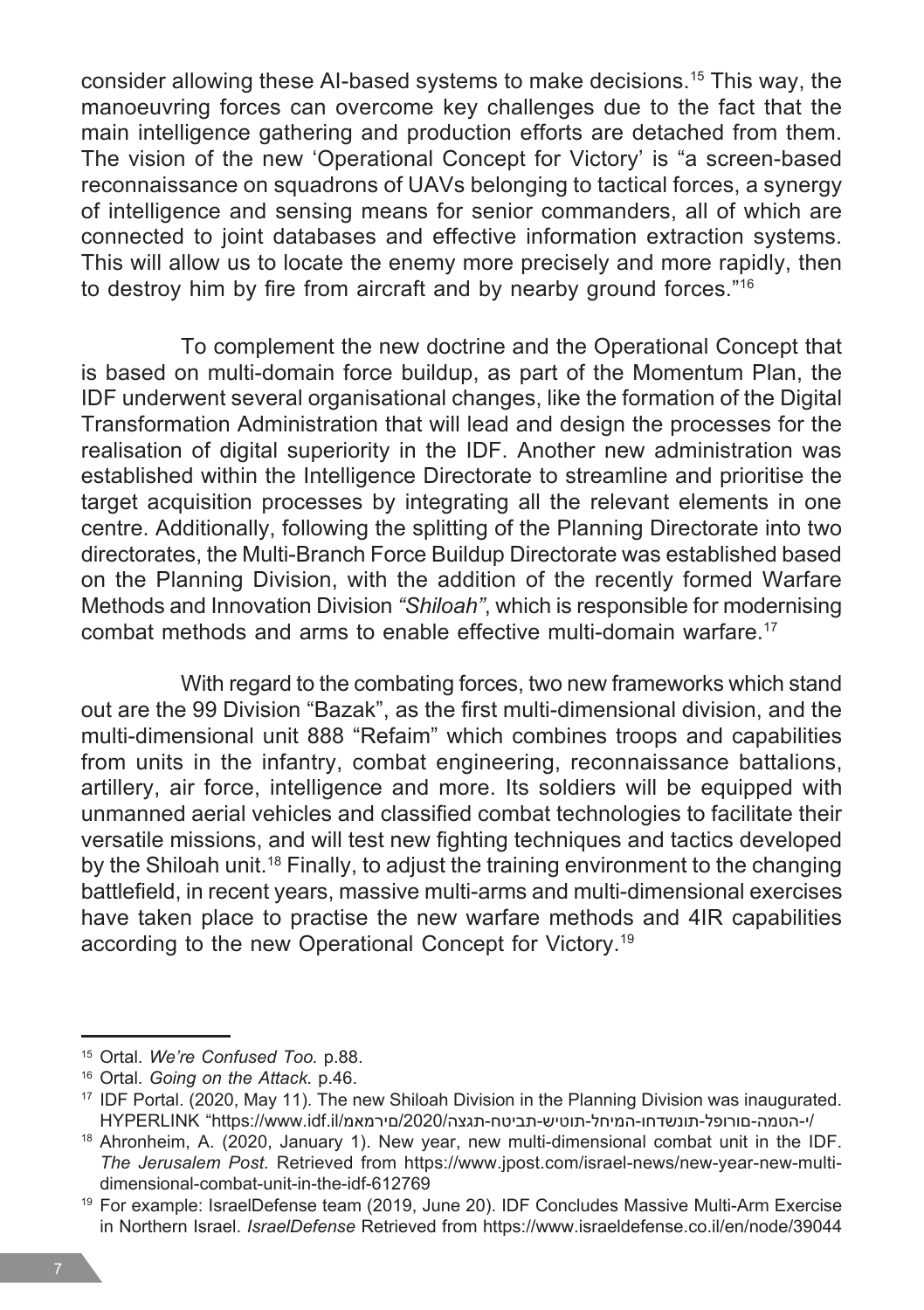In the past three years, addressing AI and the 4IR as critical enablers of the IDF's desired transformation has turned into a bon ton discourse among military and even political echelons. The technological advances allow the combat forces to be equipped with advanced sensors set up upon new layers of unmanned aerial vehicles and platforms, enabling the integration of data for fast and accurate generation of intelligence and targets, essential in connecting all-to-all in the battlefield. This unprecedented connectivity and data flow enable the formation of diverse, data-based, joint taskforces that will be much more lethal and effective in the face of challenges posed by a disappearing enemy.20

### **Conclusions**

The emergence of AI-based capabilities is one of the significant military innovations of our era, which has a dramatic potential to affect national security. In the Israeli case, this applies both in terms of the enormous opportunity it holds and in terms of the threats Israel would face, if it fails to adapt and transform. However, even among keen advocates of the revolutionary approach, there are concerns that the opportunity for the desired transformation within the IDF might be missed out due to some tech-phobia and parochial interests.<sup>21</sup> In order to tap the great potential of the current wave of military innovation, revolutionary or evolutionary, these issues must be addressed, and the developed capabilities must be coupled with the development and implementation of the IDF's new doctrine. Furthermore, maintaining and intensifying the relations between the security sector and the rest of the ecosystem is vital both for Israel's national security and for establishing Israel's leading position in the global race, which in turn affects national security.<sup>22</sup>

At the same time, the full operational potential of the AI age is yet to be discovered. Works such as this contribute to the ongoing strategic learning process by using specific case studies to illustrate potential interpretations of the transformative nature of the technology in the military context. A longer historical perspective is required to decide whether we are at the gate of a new RMA or simply continuing the IT-RMA. In the meantime, the fact remains that massive budgets are being invested in the AI field worldwide, and defence communities are engaged in a strategic learning competition in an attempt

<sup>20</sup> Kochavi, A. (2020). Introduction by the Chief of Staff. *The Dado Center Journal.* 28-30:pp.8-10. (Hebrew).

<sup>21</sup> Ortal. *We're Confused, Too*. p.96.

<sup>22</sup> Dagan, O. and Cohen-Inger, N. (2020). Working Group on Artificial Intelligence and National Security Report. In Ben-Israel et al. *The National Initiative.* pp. 248-255. (Hebrew).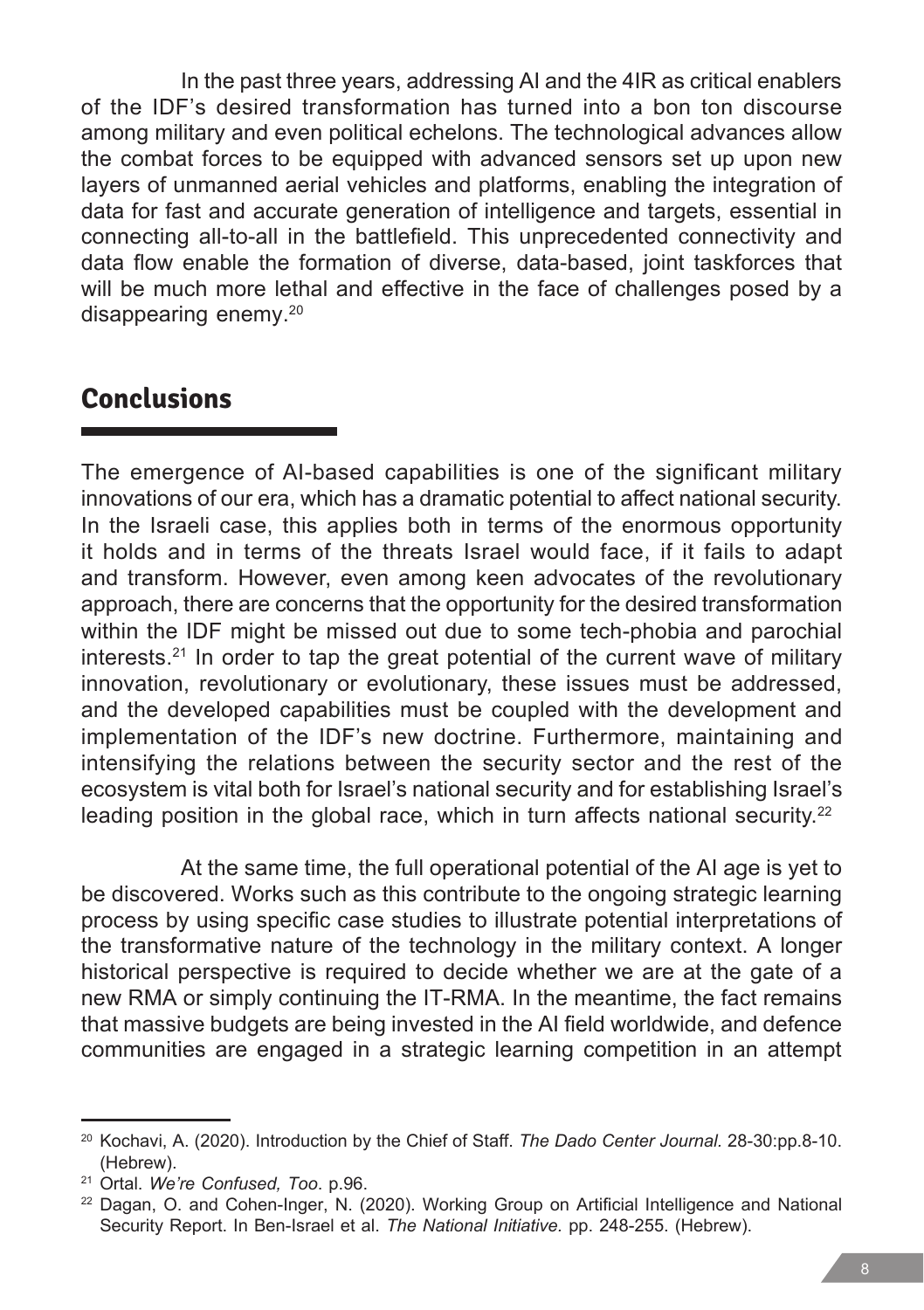to adapt themselves and their militaries to gain advantages. In this context, potential areas for future research could be: the effect of AI capabilities on the offense-defene balance; the threshold of warfare and military fractions; and on human-machine dialectics – where would militaries draw the line between humans and machines? These subjects also touch upon some fundamental ethical issues, and that is another aspect that demands further exploration with regard to AI in general and military AI in particular. Further research on these matters will derive theoretical and operational value for militaries worldwide, and a special added-value for militaries in democratic like-minded countries, which are likely to identify opportunities for collaborations based on shared values, threats, and perception of the emerging technology.

### **About the Author**



**Leehe Friedman** is a Visiting Research Fellow with the Military Transformations Programme at the S. Rajaratnam School of International Studies (RSIS) and an Adjunct Professor at the Lauder School of Government, Diplomacy and Strategy at Reichman University (IDC Herzliya). She was previously the Academic Director of the Honors Track for Strategy and Decision Making at the Lauder School, and the Coordinator of the 'Israeli National Initiative for Secured Intelligent Systems (AI)'. With the Initiative's co-Leaders, Prof. Gen. (ret.) Isaac

Ben-Israel and Prof. Eviatar Matania, she is co-author of the special report for the Prime Minister offering a National AI Strategy for Israel. Leehe holds an MA in Security Studies and a BA in Government, Diplomacy and Strategy, both with the highest distinction. Her work focuses on the fields of strategic planning, national security, international relations, and the effect of emerging technologies, mainly nuclear, cyber and AI, on these areas. Her experience includes projects with the Strategic Planning Department and the Research Department of the Israeli Defense Forces, Israel National Cyber Directorate, The Institute for National Security Studies, Deloitte and more.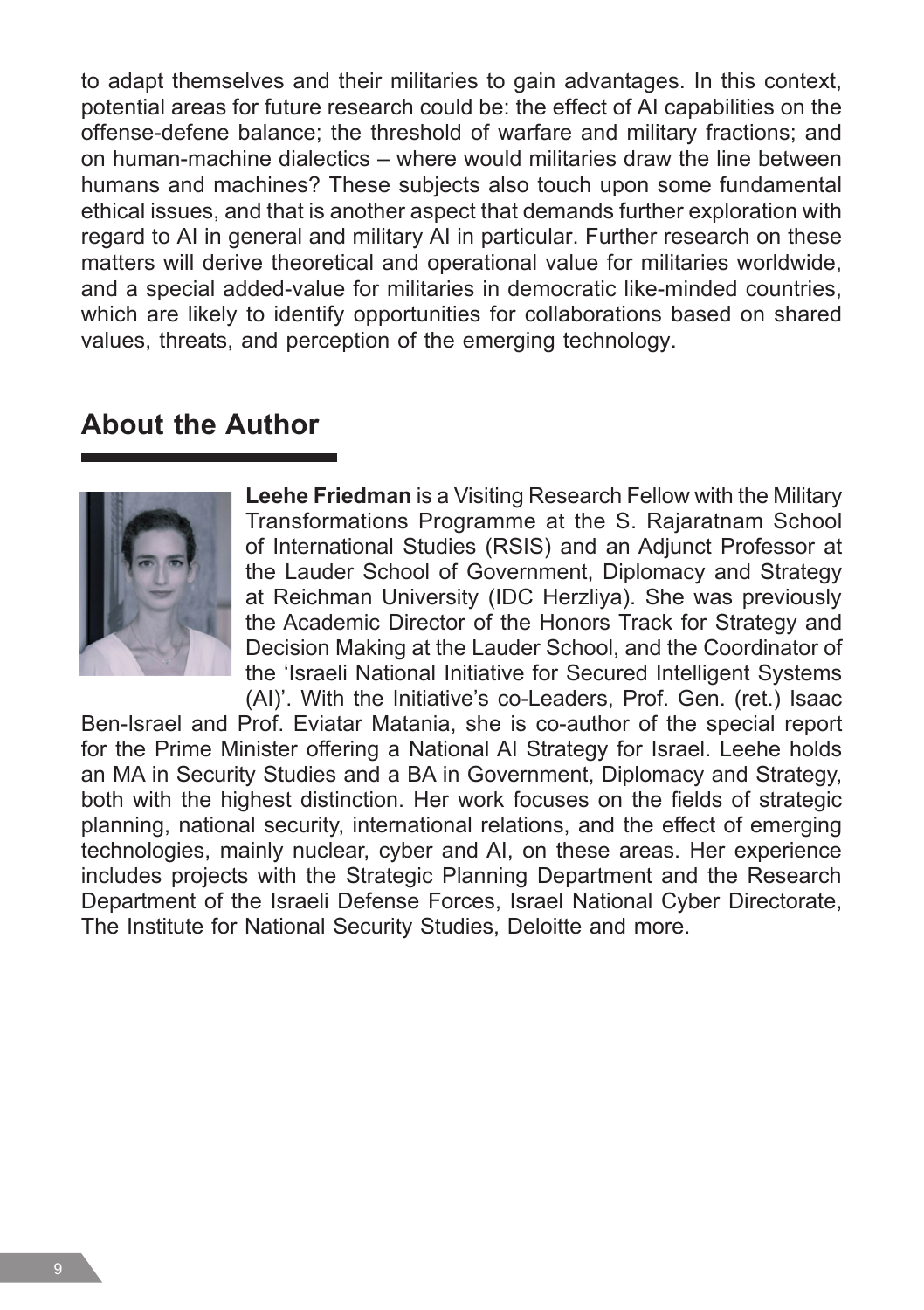# **About the Institute of Defence and Strategic Studies (IDSS)**

The **S. Rajaratnam School of International Studies (RSIS)** is a global think tank and professional graduate school of international affairs at the Nanyang Technological University, Singapore. An autonomous school, RSIS' mission is to be a leading research and graduate teaching institution in strategic and international affairs in the Asia Pacific. With the core functions of research, graduate education, and networking, it produces research on Asia Pacific Security, Multilateralism and Regionalism, Conflict



Studies, Non-traditional Security, Cybersecurity, Maritime Security and Terrorism Studies.

**IDSS** comprises nine research programmes, namely: China, Indonesia, Malaysia, Maritime Security, Military Studies, Military Transformations, Regional Security Architecture, South Asia, and the United States. For greater synergy, with effect from April 2020, China and the United States are grouped as the Major Powers, Indonesia and Malaysia are clustered as Malaysia-Indonesia, and Emerging Security consists of Military Transformations along with the Humanitarian Assistance and Disaster Relief at the Centre for Non-Traditional Security Studies (NTS Centre). The Military Studies Programme focuses on professional military education for the Singapore Armed Forces.

For more details, please visit www.rsis.edu.sg and www.rsis.edu.sg/research/ idss. Join us at our social media channels at www.rsis.edu.sg/rsis-social-mediachannels or scan the QR code.